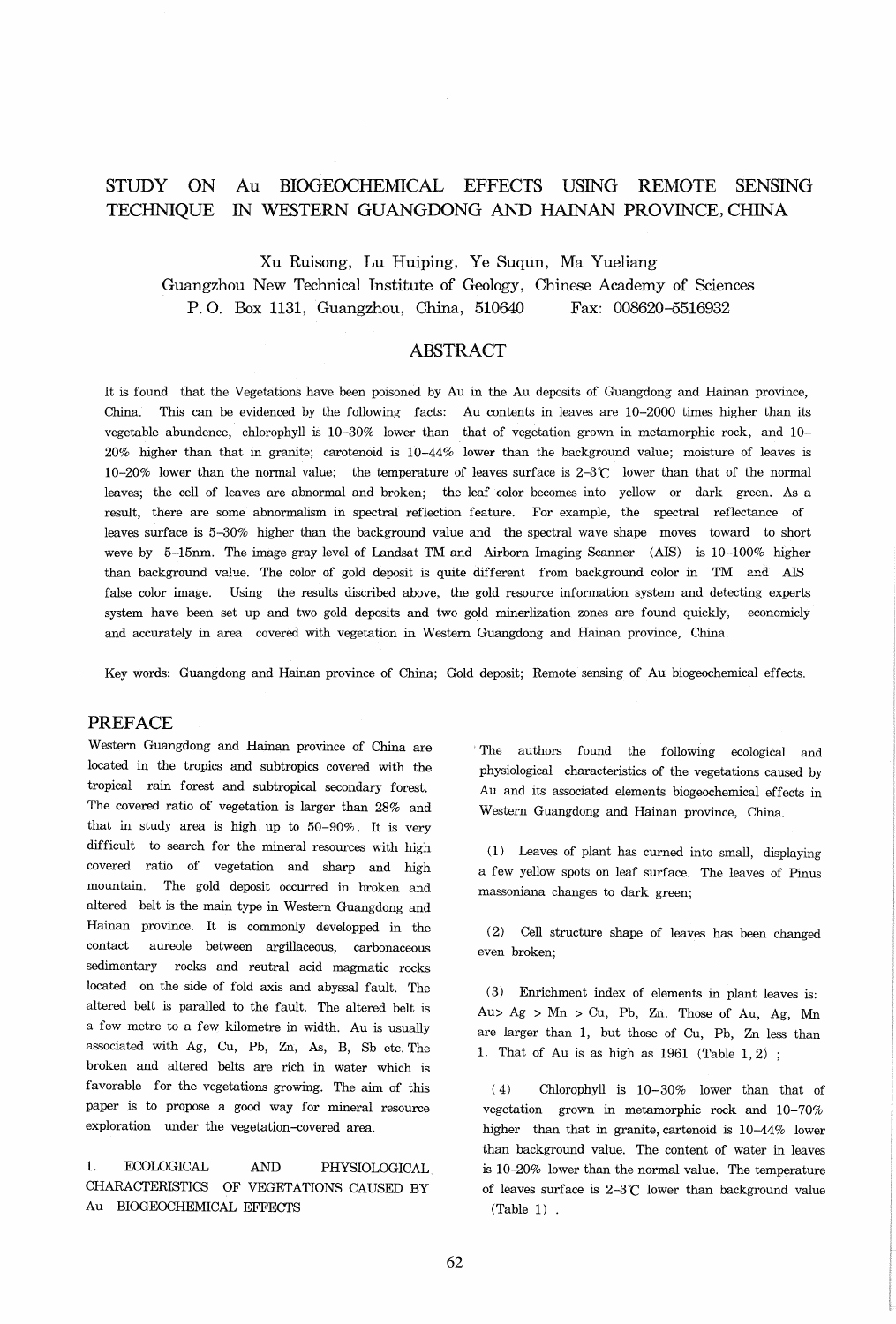| No.          | Au<br>(ppm) |        | Ag    | Cu    | Chlorophyll $(mg/g)$ |       | Carolenoid | water  | temp. |
|--------------|-------------|--------|-------|-------|----------------------|-------|------------|--------|-------|
|              | soil        | leaf   | (ppm) | (ppm) | a                    | b     | (mg/g)     | (mg/g) | (C)   |
| 1            | .027        | 00086  | 1.274 | 2.274 | 4.880                | 3.970 | 1.070      | 5.50   | 24.0  |
| $\mathbf{2}$ | .039        | .01029 | 1.660 | 4.266 | 5.440                | 4.330 | 1.065      | 3.90   | 23.0  |
| 3            | . 056       |        | 1.162 | 2.852 | 9.350                | 5.360 | 1.280      | 5.20   | 22.0  |
| 4            | .042        | .05159 | 3.545 | 3.803 | 7.740                | 6.380 | 1.010      | 3.60   | 20.0  |
| 5            | .098        | .01553 | .4608 | 6.372 | 6.990                | 5.900 | .930       | 4.60   | 21.0  |
| 6            | .033        | .05154 | 1.881 | 3.873 | 6.080                | 4.860 | 1.260      | 5.20   | 21.0  |
| 7            | 249         | .01269 | 1.817 | 7.797 | 8.270                | 7.380 | .890       | 4.20   |       |
| 8            | . 228       |        | 2.560 | 2.461 | 7.820                | 6.550 | 1.320      | 4.80   | 22.5  |
| 9            | .027        |        | 9.236 | 3.963 | 8.470                | 7.290 | 1.505      | 5.30   | 22.0  |

Table 1. Au content in soil and Pinus massoniana, characteristics of vegetation ecology and physiology in Hetai gold deposit area, Western Guangdong province, China.

NOTE:

study point: 1-Gramite; 2,3,4, 6-Migmatite; 5,7,8- Gold deposit; 9-Phyllite. Samples are picked up on Oct. 1988 , leaves is Pinus massoniana' s leaves and all Pinus massoniana (M. P.) are old-age.

Table 2. Au etc. content in leaves of some plants, Western Guangdong and Hainan province, China

(ppm) .

| sam.           | Au        |            | Cu           | Pb           | Zn        | Mn          |
|----------------|-----------|------------|--------------|--------------|-----------|-------------|
| 8901           | 1.916     | .629       | 11.99        | 6.924        | 29.35     |             |
| 8903           | 1.224     | . 391      | 16.77        | 4.191        | 36.87     |             |
| 8904           | . 778     | .217       | 9.17         | . 646        | 21.61     |             |
| 8906           | .010      | . 179      | 3.18         | 3.843        | 16.88     |             |
| $G-1$          | 1.405     | . 338      | 4.31         | 1.728        | 26.94     | 1906        |
| $G-4$          | .725      | . 248      | 4.54         | 1.970        | 12.74     | 1040        |
| $G-6$          | 1.842     | . 259      | 3.01         | 1.044        | 24.34     | 1302        |
| $G-9$          | 1.668     | . 320      | 3.64         | 1.923        | 17.07     | 1782        |
| $W-2$          | . 354     | . 091      | 2.32         | .570         | 14.10     | 65          |
| A. V.          | .001      | . 05       | 20           | 10           | 50        | 100         |
| E.I.           | 10 $\sim$ | 1.8 $\sim$ | . 090 $\sim$ | . 057 $\sim$ | $262\sim$ | . 65 $\sim$ |
|                | 1961      | 25.4       | . 8385       | . 6924       | 7374      | 19.06       |
| P <sub>0</sub> | M         | S          | S            | S            | M         | М           |

NOTE:

8901- Microcos paniculat of Yaliang gold deposit, Hainan.

8903- Leea indica of Erjia gold deposit, Hainan.

8904- Desmodium triquetrum of Erjia gold deposit, Hainan.

8906- Pinus massoniana of Chiken gold deposit, Western Guangdong.

G-1, 4, 6, 9- Pinus massoniana of Chiken linchang, Western Guangdong.

W - 2 - Pinus massoniana overgranite, Wushan, Guangzhou.

A. V. -abundance of vegetation.

E. I. -enrich index. PO. - poisoned grade.

M- middle, S- strong

Element abundance of vegetation and poisoned data from brooks  $(1983)$ <sup>[1]</sup>

2. CHARACTERISTICS OF SPECTRAL REFLECTION

There are the following main spectral reflection characteristics of leaves surface caused by Au and associated elements biogeochemical effects in Hetai gold deposite, Western Guangdong, China.

(1) Spectral reflectance of leaves surface is 5-30% higher than background value and waveshape moves to blue band by 5- 15nm. Integral value of spectral reflectance, according to TM bandwidth is higher than background value. (Table 3, Fig. 1)

(2) Average value of slope rate in 700-730nm is O. 1- 0.4 higher than background value. (Table 3, Fig. 1)

( 3) Transformed Vegetation Index (TVI) and Moisture Stress Index (MSI) value are higher than background value. (Table 3) .

## 3. CHARACTERESTICS OF REMOTE SENSING IMAGE CAUSED BY Au BIOGEOCHEMICAL EFFECTS.

Remote sensing data are extracted from Landsat TM of the dry season in 1986-1989, and AIS (Airborne Image Scanner) on December 18,1990. First, the gray level of Landsat TM and AIS data are analysed. Than, The Landsat TM and AIS data are extracted by Tarrama image processing system, produced a false color image (Fig. 2,3 omitted) . The special informations of Landsat TM and AIS data can be obtained with elimimating relation analysis. The chief image characterestics of remote sensing are as follow:

(1) . The gray levels of Landsat 'I'M and AIS data on the leaves surface are 10-100% higher than background value (Table 4,5), resulting from Au and associated elements poison;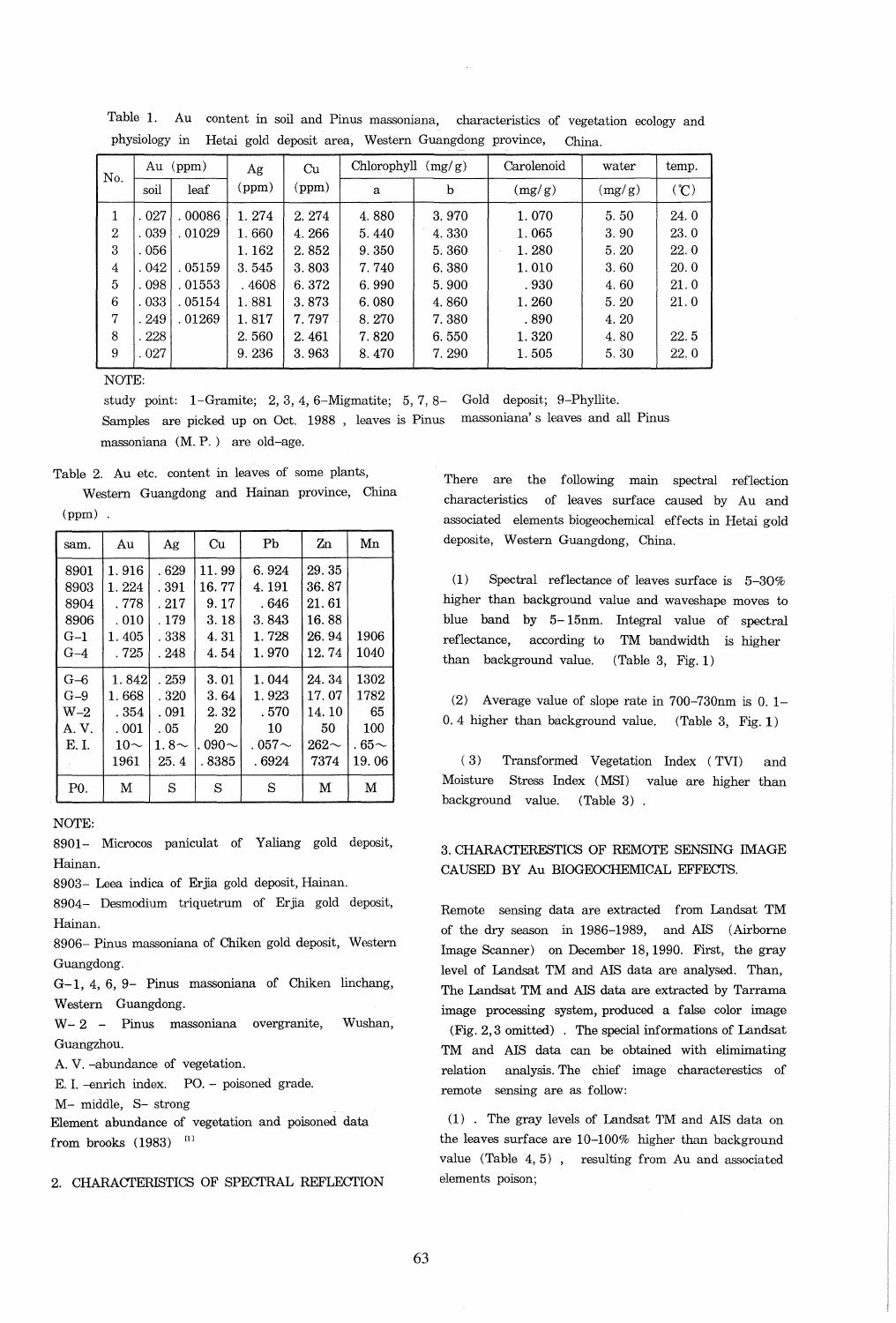| No             | Gm   | Rmi | S     | $\rm IRm$ | TM <sub>2</sub> | TM <sub>3</sub> | TM4  | TMF3 | TMF4  | TVI  | <b>MSI</b> |
|----------------|------|-----|-------|-----------|-----------------|-----------------|------|------|-------|------|------------|
| 1              | 15.0 | 5.1 | 1.924 | 57.6      | 874.8           | 257.4           | 2279 | 2648 | 10057 | 1.14 | 2.23       |
| $\overline{2}$ | 15.3 | 5.6 | 1.971 | 61.1      | 717.7           | 234.3           | 2312 | 2825 | 10429 | 1.14 | 2.20       |
| 3              | 15.3 | 4.9 | 2.365 | 70.5      | 806.3           | 297.5           | 2403 | 2893 | 10577 | 1.16 | 2.17       |
| 4              | 14.4 | 4.9 | 2.182 | 66.9      | 703.0           | 233.6           | 2370 | 2890 | 10608 | 1.15 | 2.30       |
| 5              | 16.9 | 4.5 | 2.206 | 67.8      | 621.5           | 213.3           | 2289 | 2831 | 10397 | 1.16 | 2.20       |
| 6              | 14.5 | 4.4 | 2.165 | 65.3      | 660.1           | 218.8           | 2318 | 2741 | 10442 | 1.16 | 2.22       |
| $\tau$         | 12.2 | 4.6 | 2.129 | 64.2      | 630.8           | 225.3           | 2274 | 2721 | 10363 | 1.16 | 2.13       |
| 8              | 11.9 | 3.9 | 2.018 | 59.9      | 668.2           | 220.8           | 2310 | 2757 | 10425 | 1.16 | 2.10       |
| 9              | 11.9 | 5.1 | 1.994 | 61.1      | 676.2           | 235.8           | 2153 | 2686 | 9751  | 1.15 | 2.13       |

Table 3. Spectral reflective characteristics of Pinus massoniana leaves surface in field and lab. , Hetai gold deposit area, Western Guangdong, China, Oct. 1988.

NOTE:

Gm - The max reflective rate in green band.

Rmi - The min reflective rate in red band.

S - average slope rate value in 700-730nm.

IRm - The Max reflective value in infrared band  $[2,3]$ 

TM2, 3, 4 - integral value of spectral reflectance according to TM2, 3, 4 bandwidth in lab.

(2). The special gold yellow color in false image of Landsat TM and AIS caused by Au and associated elementes poison is quite different from background color;

(3). The difference of the gray level of Landsat TM is TM5 > TM4> TM7> TM3> TM1,2> TM6 in Hetai gold deposit. The difference of gray level of AIS is band  $15$  > 12, 11,  $6$  > 8, 13, 9, 3, 10, 7 > 1 (except band 17, 18, 19) . The mean of TM5, 4, 7, 3 and band 15, 12, 11, 6, 8, 13, 9, 3, 10 of AIS are useful for gold deposit exploration (Table 4, 5) .

Table 4. Gray value of Landsat 1M(O-255) and transformed vegetable indices, Hetai gold deposit, Western Guangdong, China.

| No.            |  | TM1   TM2   TM3   TM4   TM5   TM7   |  |                                     | TM <sub>6</sub> | TV1    |
|----------------|--|-------------------------------------|--|-------------------------------------|-----------------|--------|
| $\mathbf{1}$   |  |                                     |  | 71, 0 32, 1 29, 3 86, 5 89, 8 26, 5 | 134.8           | .9973  |
| $\overline{2}$ |  | 72.5 32.8 31.0 64.0 69.0 24.0       |  |                                     | 132.3           | .9205  |
| 3              |  |                                     |  | 65, 5 26, 0 20, 0 57, 8 44, 3 12, 5 | 130.0           | .9927  |
| 4              |  | 68.829.827.361.052.014.0            |  |                                     | 129.0           | . 9394 |
| 5              |  | 69. 3 30. 5 28. 0 67. 8 60. 8 18. 3 |  |                                     | 129.0           | . 9566 |
| 6              |  | 62. 8 24. 5 18. 3 55. 6 38. 8       |  | 9.0                                 | 125.0           | 1.003  |
| 7              |  | 70.5  30.8  26.0  83.5  80.8  24.5  |  |                                     | 130.0           | 1.012  |
| 8              |  |                                     |  | 67, 0 28, 0 27, 8 76, 3 57, 5 16, 3 | 131.0           | .9830  |
| 9              |  | 61, 5 22, 8 17, 0 36, 0 36, 0 10, 0 |  |                                     | 127.0           | . 9266 |
| V              |  | 3.76 3.48 5.14 17.3 18.5 6.51       |  |                                     | 2.35            | 03488  |

TV1= $[(TM4-TM3)/TM4+TM3)+0.5]^{1/2}$ 

V= The difference of the gray level of Landsat 1M. sample point number is same as Table 1. The data is from septembe 10,1987.

: TMF3,4 - integral value of spectral reflectance according to TM3,4 bandwith in field.

TV1 (transformed vegetation indices) - ( (TM4-TM3) /  $(TM4+ TM3) + 0.5)^{-1/2}$ 

MSI (moisture stress index) =  $(1.63-1.66)$  /  $(1.23-$ 1. 27)  $\mu$  m  $^{[4]}$ 

Sample No. are same as Table 1.

4. REMOTE SENSING INFORATION SYSTEM OF Au BIOGEOCHEMICAL EFFECTS

The information system and experts system of gold deposite for Au-exploration have been set up through the remote sensing study of Au biogeochemical effects. Using the system, some new gold deposits have successful been found by mutlyinformation composite analysis, gray system and remote sensing model for Au deposit exploration. It has been shown that the relation betwen characterestics on ecology and physiology of vegetation, spectral reflectance of leaves surface and remote sensing image based on the multivariate relation analysis. The results indicate that the gray value characteristics of the remote sensing image is positively related to the characteristics of spectral reflectance of leaves surface, Au and Cu contents in leaves as well as the temperature of leaves surface. but it is negatively related to Ag content, pigment, and moisture in vegetable leaves.

## 5. APPLICATION TO GOLD DEPOSIT EXPLORATION

There are 45 abnormal image color areas of vegetation found quickly, economicly and exactly by remote sensing image characteristics of Au and associated elements biogeochemical effects in researched areas. It has been certified by field research and sample analysis that Aumineralization exits in 40 abnormal image color areas. Four of them are considered to be Au deposits through cave test, boring, geochemical exploration and rock anaiysis along profiles. The studied results and four gold deposits have been appraised and checked by Chinese